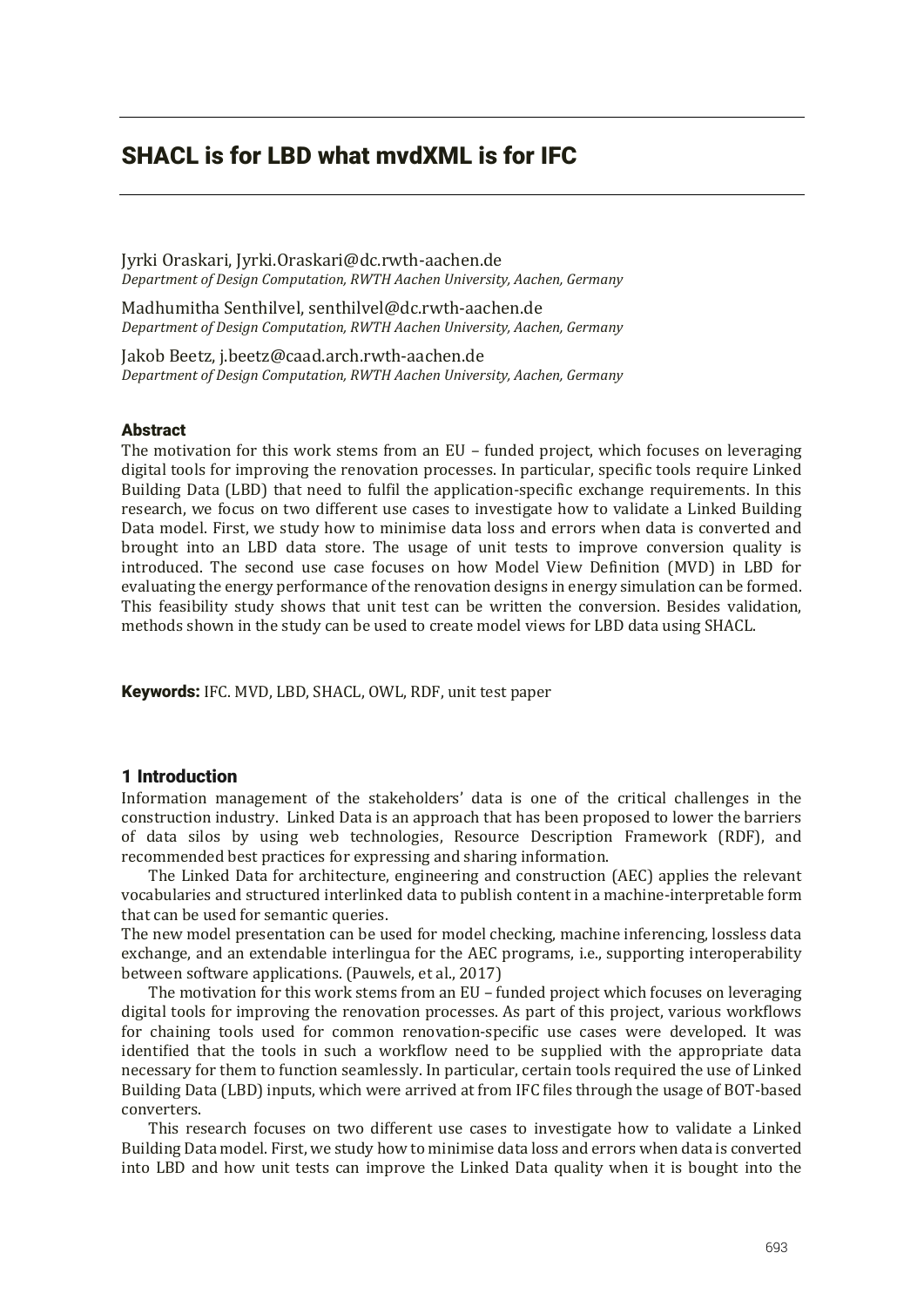system. The second use case focuses on how Model View Definition in the context of the LBD data for evaluating the energy performance of the renovation designs in energy simulation can be formed.

There have been studies on validating LBD data earlier. Here we focus on how to create a validated MVD view of LBD data using SHACL.

In the following chapters, we first review the Linked Data in the AEC domain, how the data has been converted. Shapes Constraint Language (SHACL) is presented and how it has been applied to LBD data of validation. In Chapters 3 and 4, we introduce our selected use cases, and define the criteria for the validation rules in the context. How the requirements can be tested using SHACL are analysed. Finally, the findings are discussed, and conclusions are summarised.

# 2 Related Work

## **2.1 Linked Building Data**

Over the last decade and a half, several linked building data ontologies have been proposed in the Architecture, Engineering, Construction, Owner Operator (AECOO) sector. Web Ontology Language (OWL) (McGuinness, et al., 2004) ontology for IFC (ifcOWL) (Schevers & Drogemuller, 2005) (Beetz, et al., 2009) (Pauwels & Terkaj, 2016) is almost a literal conversion of the IFC Express schemas developed by buildingSMART and aimed to increase interoperability by sharing common data schema and exchange format.

On the other hand, ifcWoD (Djuedja & Flore, 2019) was developed to express the objectoriented constraints of the IFC schema and the semantics of the model as an OWL ontology. It is as tightly coupled with the IFC versions as if cOWL is. Then, like if cWoD, SimpleBIM (Pauwels  $&$ Roxin, 2016) was an attempt to create a simpler and more developer-friendly view on ifcOWL data.

There were also other ontologies. The Domotic OSGi Gateway ONTology (DOGONT) (Bonino & Corno, 2008) was initially developed to express home automation devices. In the last years, the scope has been widened to cover IoT network components.

COBieOWL (Farias, et al., 2015) is an approach to present Construction Operations Building Information Exchange (COBie) standard sheets as OWL classes and sheet columns as properties. The OWL Ontology has been automatically populated from the template using the Java-based COBieOWL tool.

BIM Shared Ontology (BIMSO) and BIM Design Ontology (BIMDO) are modular ontologies independent of the IFC standard. BIMSO is built on the UNIFORMAT II classification system, and BIMDO has its vocabulary (Niknam & Karshenas, 2017) (Rasmussen, et al., 2019).

W3C Linked Building Data Community Group (W3C LBD-CG)<sup>1</sup> proposed a new modular approach, where an AEC ontology, the Building Topology Ontology (BOT) (Rasmussen, et al., 2017), would not violate the W3C best practices as the previous Linked Building Data ontologies had done. For example, its design principle has been to reuse concepts in other more focused ontologies. Unlike the voluminous ifcOWL, BOT is following the best practice of keeping ontologies simple for easy maintenance.

Notable ontologies that have been used besides the BOT are Ontology for Property Management (OPM)<sup>2</sup>, and Building Product Ontology (BPO) (Wagner & Rüppel, 2019) that allows manufacturers to define their products.

There are also domain-specific ontology suites with alignments to other LBD ontologies. Digital Construction Ontologies (DiCon) (Törmä & Zheng, 2021), developed in Diction and BIMͶEEB projects, is a modularised ontology group for expressing information related to the execution of construction projects while the BIM4Ren ontologies<sup>3</sup> are for modelling energyefficient renovations.

<sup>1</sup> https://www.w3.org/community/lbd/

<sup>2</sup> https://github.com/w3c-lbd-cg/opm

<sup>3</sup> https://models.bim4ren.eu/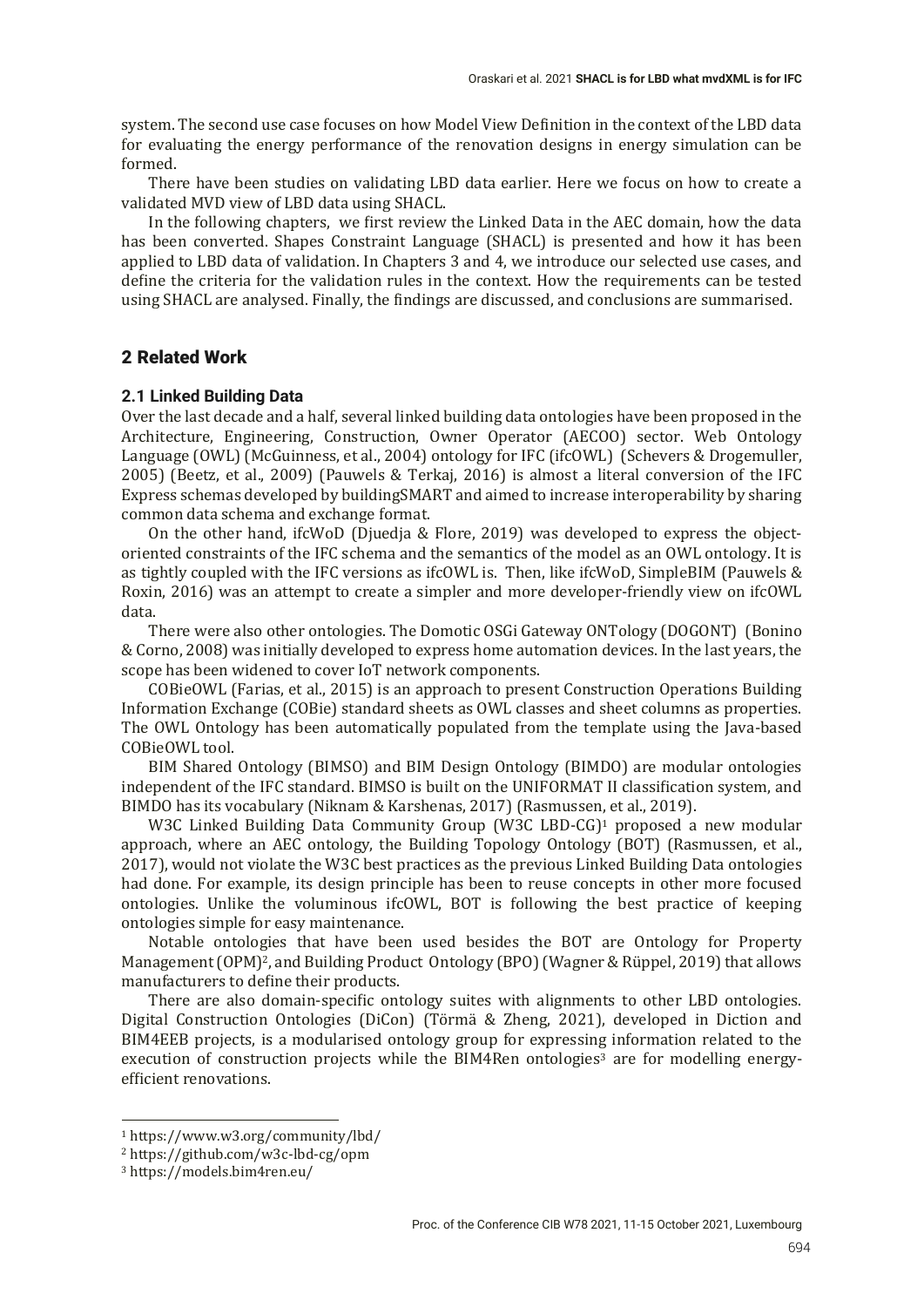# **2.2 Linked Building Data Converters**

There have been various tools to translate BIM data models into LBD. One of the early ones was IFCtoRDF (Pauwels & Oraskari, 2016) to translate IFC STEP documents onto ifcOWL ABox format. IFCtoLBD converter is a Java-based converter developed in the Linked Building Data community. This tool extracts core BOT ontology classes and their relationships, but also, product data is present, and property values are expressed using the OPM ontology. (Rasmussen, et al., 2019)  $(Bonduel, et al., 2018) (Oraskari, et al., 2020).$ 

A plug-in<sup>4</sup> that exports Linked Building Data from Autodesk Revit has been initially developed by Jonas Eik Bacher-Jacobsen at NIRAS and continued by Rasmussen et al. (Rasmussen, et al., 2017). It is written using the .NET developer platform. In addition to the core LBD data, the tool can export 3D spaces as OBJ encoded mesh geometry and outlines of areas as WKT polygons.

On the other hand, NIRAS IFC2BOT<sup>5</sup> written by Mads Rasmussen is a lightweight commandline tool written in Python 3.8. It extracts core BOT elements of an IFC document using the IfcOpenShell<sup>6</sup> Python library.

Moreover, in (Bourreau & Oraskari, 2021), Bourreau and Oraskari propose a novel dynamic translation method where rule-based reasoning is used for the translation.

# **2.3 Shapes Constraint Language (SHACL)**

SHACL is a general-purpose data validation language and specification from the World Wide Web Consortium (W3C), which focuses on conformance checking of information serialised as Linked Data (Knublauch & Kontokostas, 2017a). It contains two major components: Shapes graph and Data graph. The former contains a list of user-defined constraints which are syntactically represented in SHACL language, while the latter is the RDF graph which is being validated against the Shapes graph. SHACL constraints can be used to define restrictions on the values that a property can have, the datatype of the property, numerical ranges of values, absolute string matches and also a mixture of the above. More complex constraints such as sub-graph pattern validation, conditional checking can also be expressed using SPARQL queries inside SHACL shapes, or through the use of SHACL JavaScript Functions. SHACL is a data-agnostic constraint modelling language, i.e. regardless of the underlying schema of the data, as long as the data are serialised as RDF, SHACL validation rules can be used for its conformance checks. Consequently, in the Linked Data and AEC domain, where information spans multiple domains and contains interlinks between them, SHACL is emerging as a candidate for complex semantic constraint checking.

Hagedorn and König have examined the feasibility of the rule validation approach in the AEC industry. A fictive tunnel construction project was used as a use case (Hagedorn & König, 2020), while in (Stolk & McGlinn, 2020), Stolk and McGlinn studied the possibility of using SHACL for testing ifcOWL models. Furthermore, in (Werbrouck, et al., 2019), Werbrouck et al. described how SHACL can be used like mvdXML for LBD data, while SHACL-based dynamic constraint solving has been explored for look-ahead-planning (Soman, 2019).

Prior SHACL, there was no W3C standard mechanism to check RDF data, although tools that ignored the open-world and non-unique-name assumption existed. TopBraid and Protégé are OWL aware tools. Compared with OWL, SHACL uses the closed-world assumption and separates checking data validity from inferring new facts. (Knublauch, 2017)

There have also been other approaches like plain SPARQL queries, SPARQL Inferencing Notation (SPIN), Stardoc ICD, OSLC Resource Shapes, RDF Data Descriptions, and RDFUnit to test the models. (Gayo, et al., 2017) (Gayo, et al., 2017)

When compared with ShEx<sup>7</sup>, ShEx usually provides an enriched graph that contains a graph of valid statements, while SHACL usually focuses on validating results. The default cardinality is in SHACL zero while it is in ShEx one.

<sup>4</sup> https://github.com/MadsHolten/revit-bot-exporter

<sup>5</sup> https://github.com/NIRAS-MHRA/IFC2BOT

<sup>6</sup> http://ifcopenshell.org/python

<sup>7</sup> https://www.w3.org/community/shex/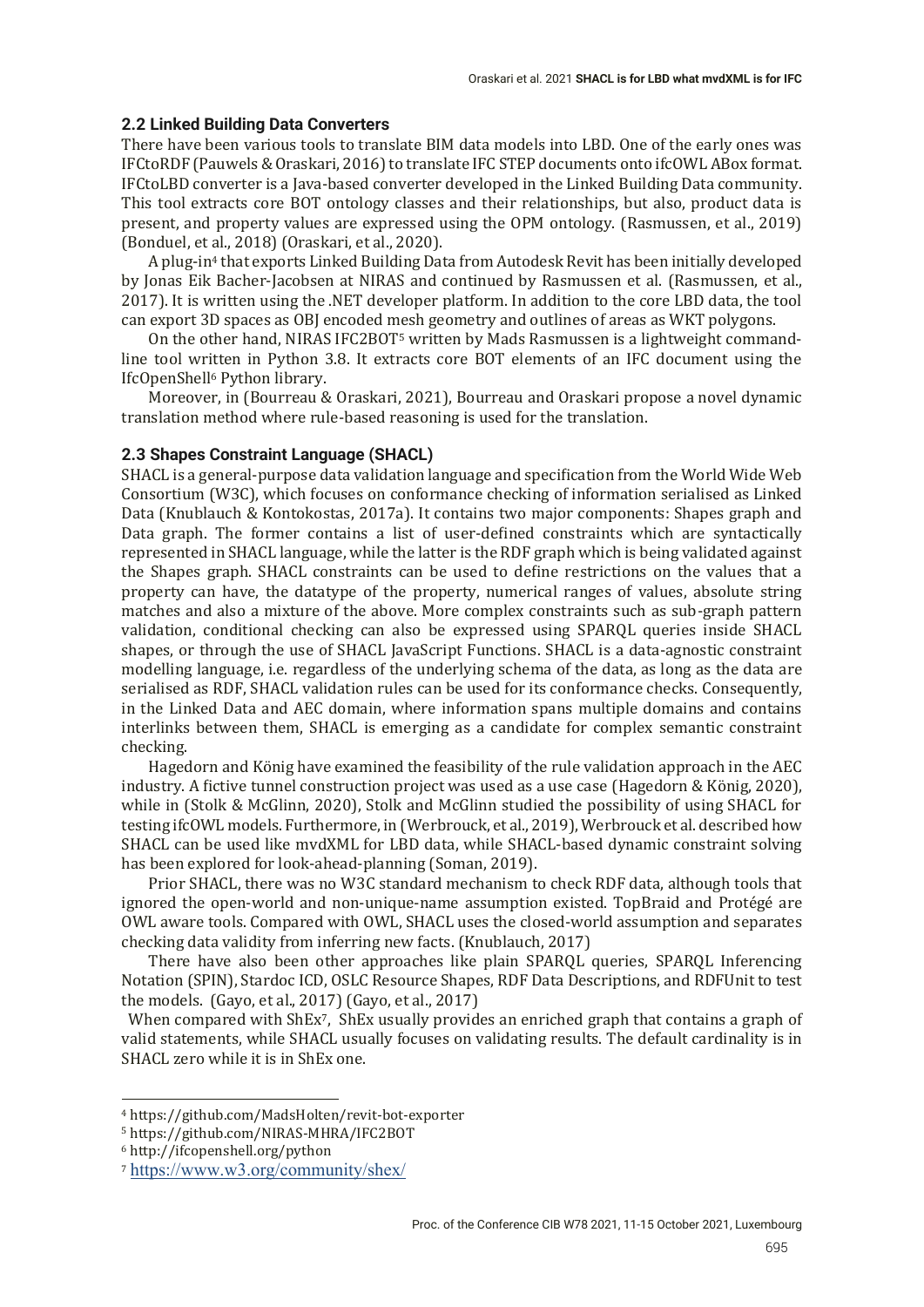# 3 Case: The Converter Unit Testing

When a converter program is designed and written, the process is prone to human errors caused by misinterpretations of the concepts and software bugs. Additionally, there may also be concepts that are not fully mappable.

Unit testing is a software development method to avoid unwanted errors in code when introducing new features. A collection of unit tests, where each tests a small behavioural aspect of the software, can be used to improve the code quality. When developing a program that contains complex rules to convert source data into an instance data (ABox) model that comply with the used ontologies, the output-based unit tests can be used.

To define the requirements for the unit tests, we started with the question: How to define a sound and valid conversion output?

In (Kalfoglou & Schorlemmer, 2003), Kalfoglou et al. define ontology mapping to be a way to relate two vocabularies of the same domain "in such a way that the mathematical structure of ontological signatures and their intended interpretations, as specified by the ontological axioms, are respected."

A data translator instantiates a partial ontology mapping for individuals (Euzenat, et al., 2007) (Kalfoglou & Schorlemmer, 2003). Therefore, a proper output consists of individuals with a oneto-one correspondence with an element in the input model, i.e., all individuals in the input model that have a mapping have a counterpart in the output. Accordingly, the first requirement *R1* is that the unit tests validate the ontology mapping realisation for individuals defined in the alignments.

Following Kalfoglou's definition, the relationship path and attribute sets correspondence of the inputs and output has to be tested. Correspondingly the second requirement *R2* for the unit test is to check that the translator keep the relations and the attributes of the data, i.e., is a morphism.

#### **3.1 Requirement R1 in SHACL**

There needs to be, for all input graph individuals of an ifcOWL class that is part of an alignment in the used ontologies, precisely one individual representing the same concept in the generated Linked Building Data model. In general, this subgraph matching is a known problem in theoretical computer science and is NP-complete. In the IFC context, it can be solved by comparing IFC GUIDs. Therefore the problem can be expressed: For all instances with an alignment and a GUID attribute, there has to be exactly one instance counterpart with the same GUID in the LBD graph. In SHACL-SPARQL, this can be written as shown in Listing 1.

**Listing 1.** SHACL rule for checking BOT class alignment

| inst:shapeBOTClasses a sh:NodeShape;                    |
|---------------------------------------------------------|
| sh:targetClass ifc:IfcSite, ifc:IfcBuilding, ifc:Store; |
| sh:property [                                           |

4 sh:property [

```
5
          sh:sparql [ 
           a sh:SPARQLConstraint ;
```
- 6 sh:message "GUIDs of the aligment instances should match." ;
- 7 sh:prefixes inst:prefixes;
- 8 sh:select """

]

- 9 SELECT \$this (?guid as ?value){
- $10$ \$this ifc:globalId\_IfcRoot/express:hasString ?guid .
- 11 FILTER NOT EXISTS { ?b props:globalIdIfcRoot\_attribute\_simple ?guid }
- 12 }

- 13 ""
- 14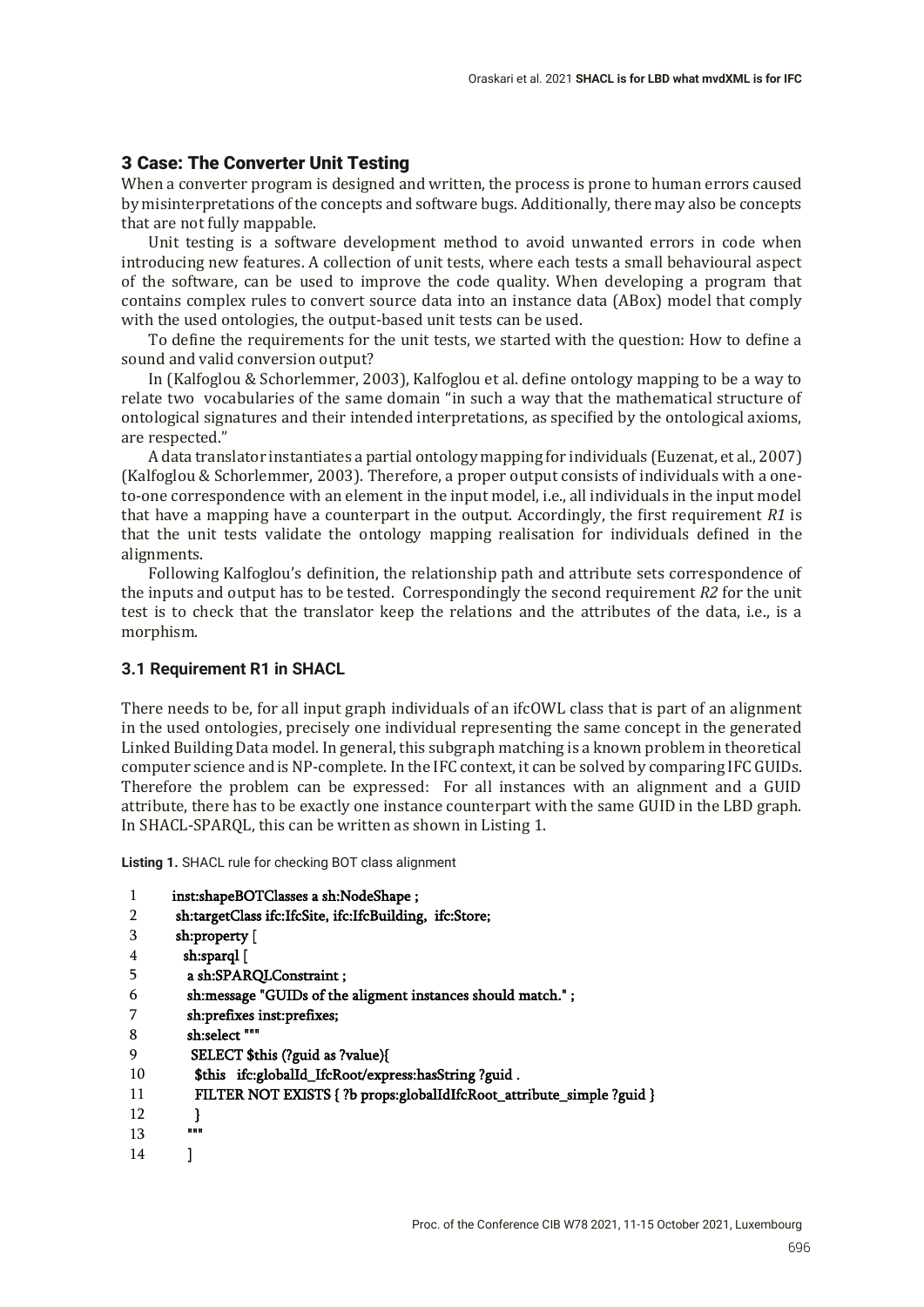## 15 ].

The alignment rule (Listing 1) was tested using the IFCtoLBD converter and TopBraid SHACL API8. In the test, the rule could validate that the aligned instances existed in the output model. The rule is specific to IFC version and OPM level (Bonduel, et al., 2018), but similar rules can be written for the other combinations.

# **3.2 Requirement R2 in SHACL**

To validate a converter against the requirement *R2*, an approach where a generic one rule that fits all OWL alignments is not plausible. For example, owl:equivalentProperty used for property alignment has rdf:Property as both its domain and range. A similar problem is when the alignment is defined using rdfs:subPropertyOf property. Therefore they cannot be used for property paths needed for ifcOWL to BOT alignment.

Nonetheless, specific validation tests to test the existence of a known property assertion in a model can be written like shown in Listing 2.

**Listing 2.** SHACL rule for checking BOT relations alignment

| $\mathbf{1}$ | inst:shapeBOTRelations a sh:NodeShape;                        |
|--------------|---------------------------------------------------------------|
| 2            | sh:targetClass ifc:IfcSite;                                   |
| 3            | sh:property [                                                 |
| 4            | sh:sparql [                                                   |
| 5            | a sh:SPARQLConstraint;                                        |
| 6            | sh:message "bot:hasBuilding missing.";                        |
| 7            | sh:prefixes inst:prefixes;                                    |
| 8            | sh:select """                                                 |
| 9            | SELECT \$this (?guid as ?value){                              |
| 10           | \$this ifc:globalId_IfcRoot/express:hasString ?guid1.         |
| 11           | \$this a ifc: IfcSite.                                        |
| 12           |                                                               |
| 13           | \$ifc_building ifc:globalId_IfcRoot/express:hasString?guid2.  |
| 14           | \$ifc_building a ifc:IfcBuilding.                             |
| 15           |                                                               |
| 16           | ?bot_site props:globalIdIfcRoot_attribute_simple ?guid1.      |
| 17           | ?bot_building props:globalIdIfcRoot_attribute_simple ?guid2.  |
| 18           | FILTER NOT EXISTS { ?bot_site bot:hasBuilding ?bot_building } |
| 19           | ł                                                             |
| 20           | 11 11 11                                                      |
| 21           |                                                               |
| 22           |                                                               |

On the other hand, since the input models are part of the unit tests and thus unchanging, and the primary function is to track whether a change in the source code affects the output negatively, it suffices to validate that the known positive characteristics of the output model are kept. Earlier, in IFCtoRDF this has been tested comparing output with an earlier result byte-wise, which causes false-negative warnings, e.g., when Apache Jena library was updated to version 3.16.0 and white spacing was changed.

One approach to avoid oversensitive warnings and to be able to give element level error messages is to use checksums of the ordered set of triples connected to the elements or just the

<sup>8</sup> https://github.com/TopQuadrant/shacl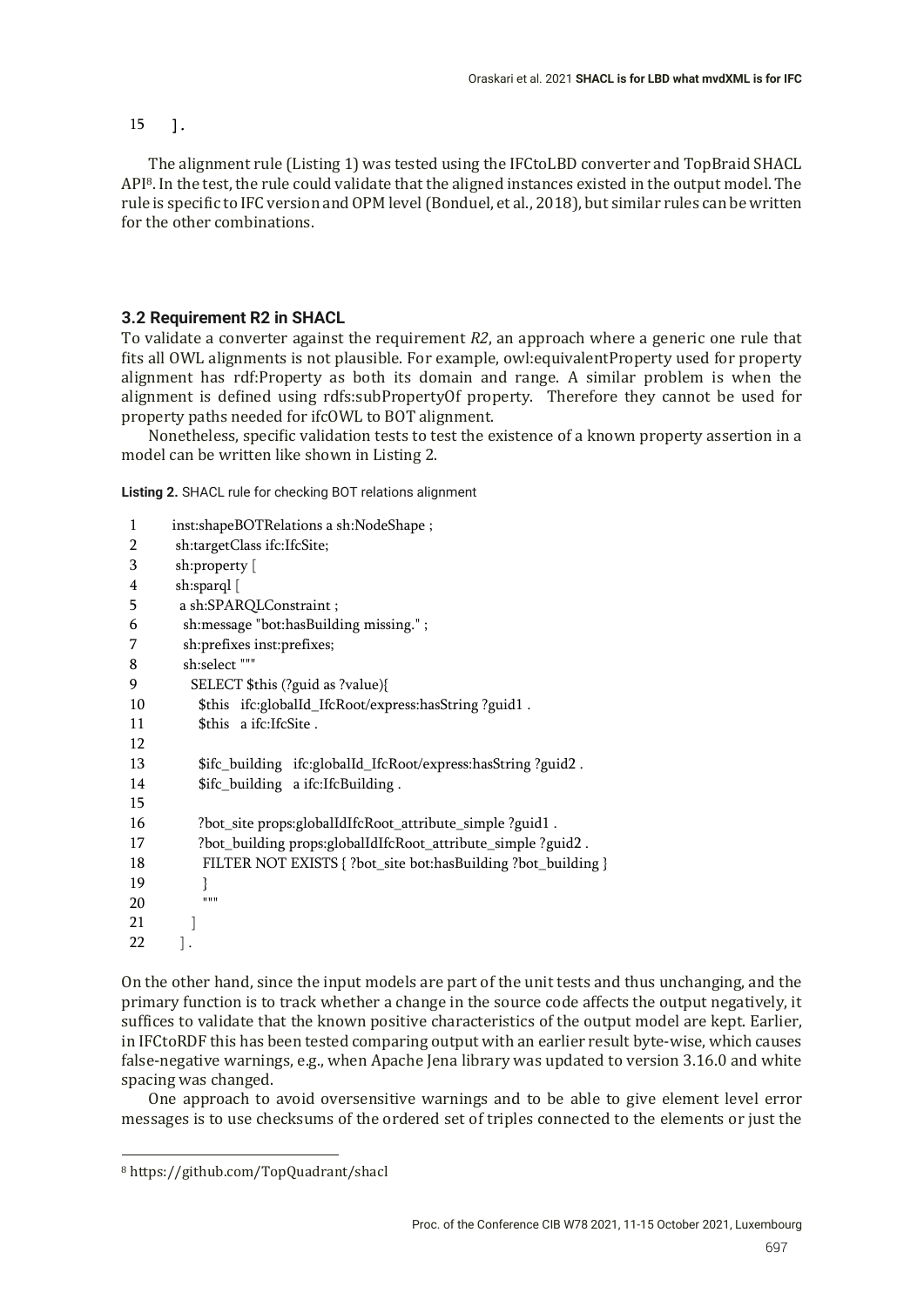properties. This was tested in a Java unit test and the TopQuadran SHACL engine. Listing 3 shows the SHACL code. In tests, it was able to warn when there was an unknown change in the connected triple set.

**Listing 3.** SHACL rule to check checksum of properties

```
1
\overline{2}3
4
5
6
7
8
9
10
11
12
13
14
15
16
17
18
19
20
21
22
      inst:shapeBOTChecksum a sh:NodeShape ;
        sh:targetNode inst:stairflight_ca457005-aa0d-4679-92c1-5067d702c9f3;
        sh:property [
        sh:sparql [
           a sh:SPARQLConstraint ;
           sh:message "The checksum of the properties is not valid." ;
           sh:prefixes inst:prefixes;
           sh:select """
             SELECT $this ?ResultSetHash WHERE {
             {
             SELECT $this (MD5(GROUP_CONCAT(CONCAT(STR(?p)); separator=' ')) as ?hash ) 
            WHERE {
                SELECT * 
               WHERE {
                   $this ?p ?o.
              ORDER BY ?s ?p ?o
            } GROUP BY $this 
           }
           FILTER (?hash != "82c7dc90fcb57319f2bb7ead58ead1de")
          }
         "'''] .
```
Also, SHACL validation patterns can be generated programmatically from sample files. The output can be compared with one of an earlier release of the tool, or check that it is consistent with the other available LBD converters to compare the outputs. To test this, we used BOT Duplex Apartment<sup>9</sup> that had been exported by using Nira's Autodesk Revit LBD Plugin Exporter (Rasmussen, et al., 2017). It is an independent implementation. Both converters used the same IFC model.

The challenge was to match the individuals as the URI format differs, forming the attribute properties differently. A program to write auto-generated SHACL rules to check that the converter's graph matched in topological level was written. Also here, for this, IFC GUIDs were used to associate the individuals. Listing 4 shows a snippet of the long auto-generated SHACL rules.

**Listing 4.** Sample auto-generated SHACL rule

```
1
         inst:shape_1
```
- 2 a sh:NodeShape ;
- 3 sh:targetNode
- 4 inst:building\_7b7032cc-b822-417b-9aea-642906a29bd4 .
- 5 sh:property
- 6 [ sh:hasValue
- 7 inst:storey\_7b7032cc-b822-417b-9aea-6429f95d6512 ;
- 8 sh:minCount 1 ;
- 9 sh:path

<sup>9</sup> https://github.com/MadsHolten/BOT-Duplex-house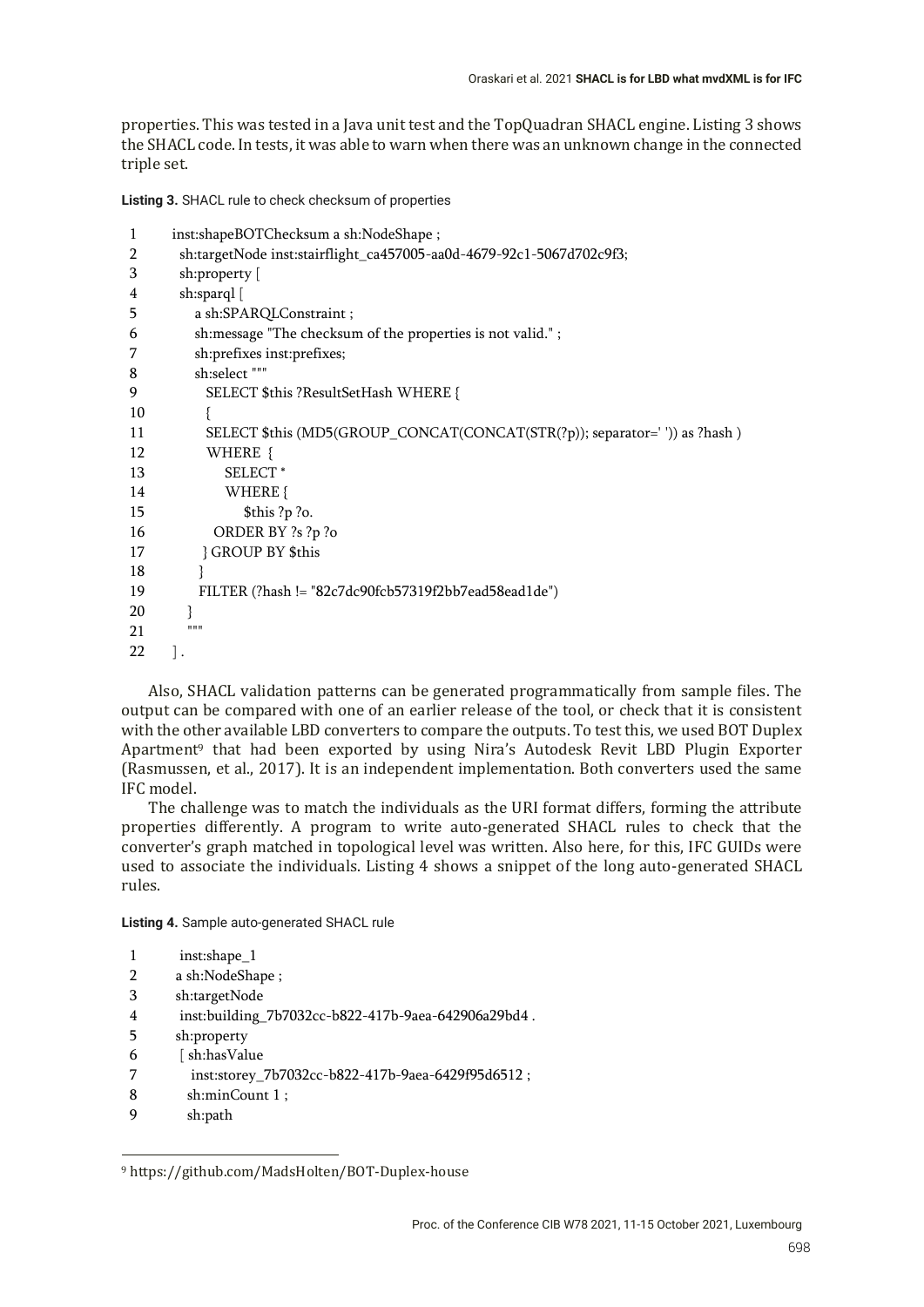- 10 bot:hasStorey
- 11 ] ;
- 12 <--- cut here --->
- 13 sh:property
- 14 [ sh:hasValue
- 15 inst:storey\_7b7032cc-b822-417b-9aea-6429f95f770e ;
- 16 sh:minCount 1 ;
- 17 sh:path
- 18 bot:hasStorey
- 19 ] .

For the first requirement, *R1*, with the assumption that GUIDs are available for the elements, a general SHACL based unit test was easy to write. Requirement *R2* was more challenging than the ϐirst one. In the case of the BOT ontology with relatively few properties, the property-based approach where a rule is written for each property in the ontology is achievable. If using other LBD ontologies, the same principles apply. The drawback is that SHACL rules for numerous attribute properties would be tedious to write by hand. Hence, the presented checksum method and programmatically written SHACL rules using examples to test known inputs in a unit test are promising. Particularly, human errors caused by misinterpretations can be tracked using independent example data, preferably from the ontology designer, for test generation.

Complete source code for the test made is published in our GitHub<sup>10</sup> repository.

### 4 Case: Energy Simulation MVD use case

*buildingSMART International* has defined a Model View Definition (MVD) as a subset of IFC schema for a specific use case. Provided standard MVDs are, e.g. Coordination View, Structural Analysis View, Quantity Takeoff View, and Energy Analysis View (Beetz, et al., 2018).

ModelView definition written in mvdXML is specific to an IFC schema version, e.g., IFC4. It consists of ExchangeRequirements and ConceptRoots, where ExchangeRequirements define the required information to fulfil a particular task. ConceptRoots define IFC elements for which the same set of constraints apply and a collection of Concepts that assign ConceptTemplates and rules for the associated attributes. ConceptTemplates are reusable templates, a graph with the schema information embedded to describe a specific functionality, to instantiate a set of attribute values in a given IFC entity context. (Weise, et al., 2017) (Pinheiro, et al., 2018)

In SHACL, target instances can be selected using a rich set of definitions. Compared to mvdXML's applicableRootEntity and applicability rules, SHACL Advanced features sh:SPARQLTarget (Knublauch, et al., 2017b) provides similar expressivity.

Also in SHACL, reusable parts of definitions are possible. For example, external modules can be references from other SHACL definitions with owl:imports, reusable constraint components can be written using defining SHACL-SPAROL sh:ConstraintComponent constraint components, and SHACL Advanced features SHACL Triple Rules allows to infer new triples that can be used in other rules.

In an energy simulation use case, the critical aspects of an MVD view are that there should be geometry associated with the selected elements. They should have properties that are important for the energy simulation.

In our first tests using TopBraid SHACL, models could be validated to contain geometry and properties required in the exchange. Similar logical expressions as are in mvdXML rules can be written. The problem here is that SHACL is designed to focus on finding rule violation errors (Labra-Gayo, et al., 2019) which causes it to accept inputs where SHACL rule targets are missing. Therefore, the unit test needs to test the existence of the nodes separately. Data validation of ifcOWL and LBD data has been handled earlier in (Stolk & McGlinn, 2020) (Werbrouck, et al., 2019).

<sup>10</sup> https://github.com/jyrkioraskari/SHACL\\_UNITTESTS4LBD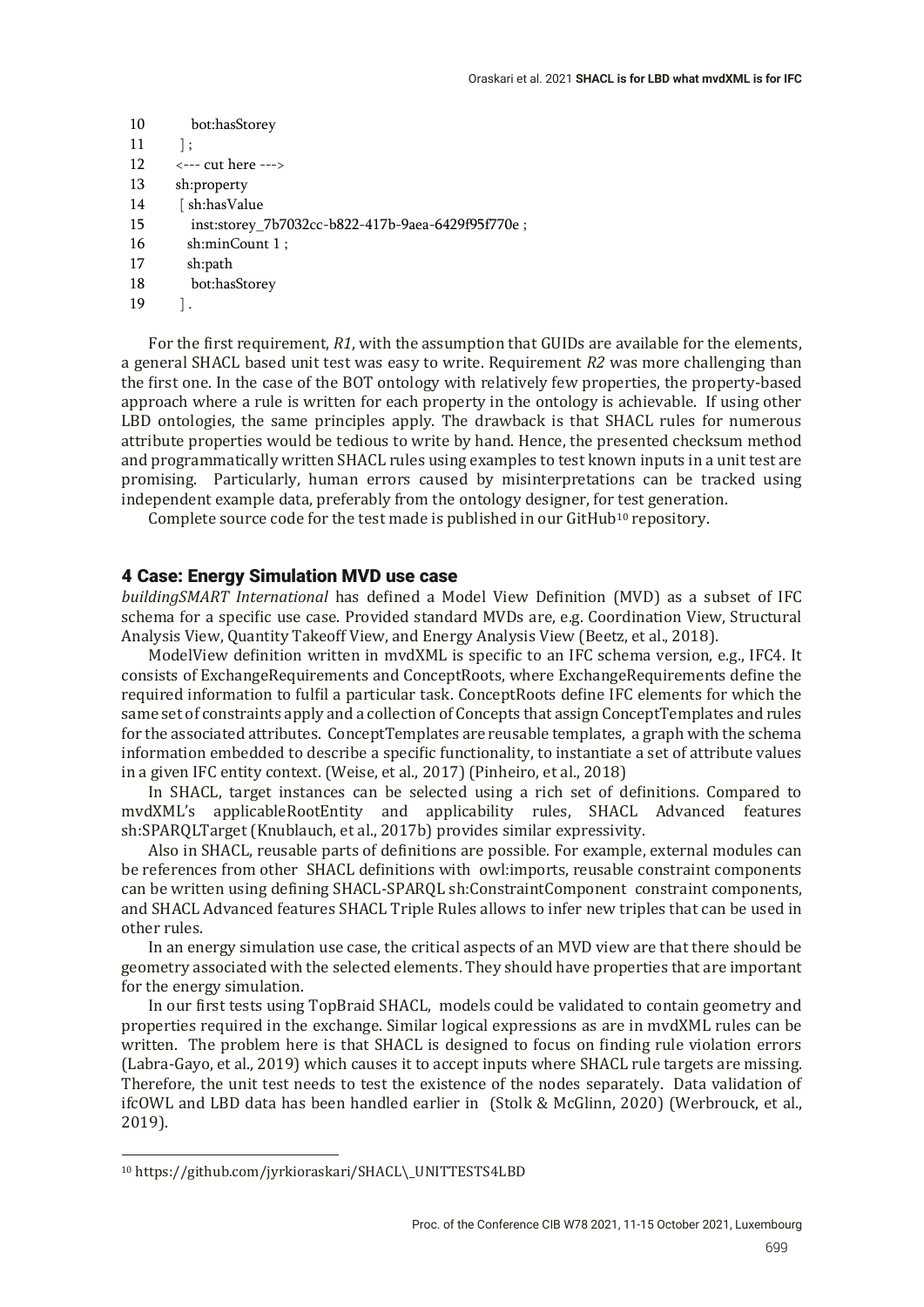As the model view for IFC is a valid subset of IFC schema, the model view for LBD should filter relevant data for the particular exchange scenario. Hence, checking the model is solving half of the problem. The other half should filter the data based on the exchange requirements. SHACL SPARQL Construct query and SHACL inference model can implement this. In Listing 5 is shown how to combine validation and selecting windows elements with an associated 3D geometry. Listing 6 shows a rule to list windows of a specific size.

**Listing 5.** Sample SHACL Filter for Window elements

| 1  | inst:HasGeometry                          |
|----|-------------------------------------------|
| 2  | sh:path bot:hasSimple3DModel;             |
| 3  | sh:minCount 1.                            |
| 4  |                                           |
| 5  | inst:RuleFilterWindowsWithGeometryShape   |
| 6  | a sh:NodeShape;                           |
| 7  | sh:targetClass bot:Element;               |
| 8  | sh:property inst:HasGeometry;             |
| 9  | sh:rule [                                 |
| 10 | a sh:SPARQLRule;                          |
| 11 | rdfs:label "Construct a Geometry MVD";    |
| 12 | sh:prefixes inst:prefixes;                |
| 13 | sh:construct                              |
| 14 | CONSTRUCT {                               |
| 15 | \$this ?p ?o.                             |
| 16 | }                                         |
| 17 | WHERE {                                   |
| 18 | \$this ?p ?o.                             |
| 19 | FILTER (regex $(STR($this), "window"$ )). |
| 20 | ł                                         |
| 21 | 11 11 11                                  |
| 22 |                                           |
|    |                                           |

**Listing 6.** Sample SHACL Filter for Window elements

| 1  | inst:RuleFilterShape                                                 |
|----|----------------------------------------------------------------------|
| 2  | a sh:NodeShape;                                                      |
| 3  | sh:targetClass beo:Window;                                           |
| 4  | sh:rule [                                                            |
| 5  | a sh:SPARQLRule;                                                     |
| 6  | rdfs:label "Constructs an MVD";                                      |
| 7  | sh:prefixes inst:prefixes;                                           |
| 8  | sh:construct """                                                     |
| 9  | CONSTRUCT {                                                          |
| 10 | \$this ?p ?o.                                                        |
| 11 | }                                                                    |
| 12 | WHERE {                                                              |
| 13 | \$this props:objectTypeIfcObject_attribute_simple "2800mm x 2410mm". |
| 14 | \$this ?p ?o.                                                        |
| 15 |                                                                      |
| 16 | <b>HHH</b>                                                           |
| 17 |                                                                      |
|    |                                                                      |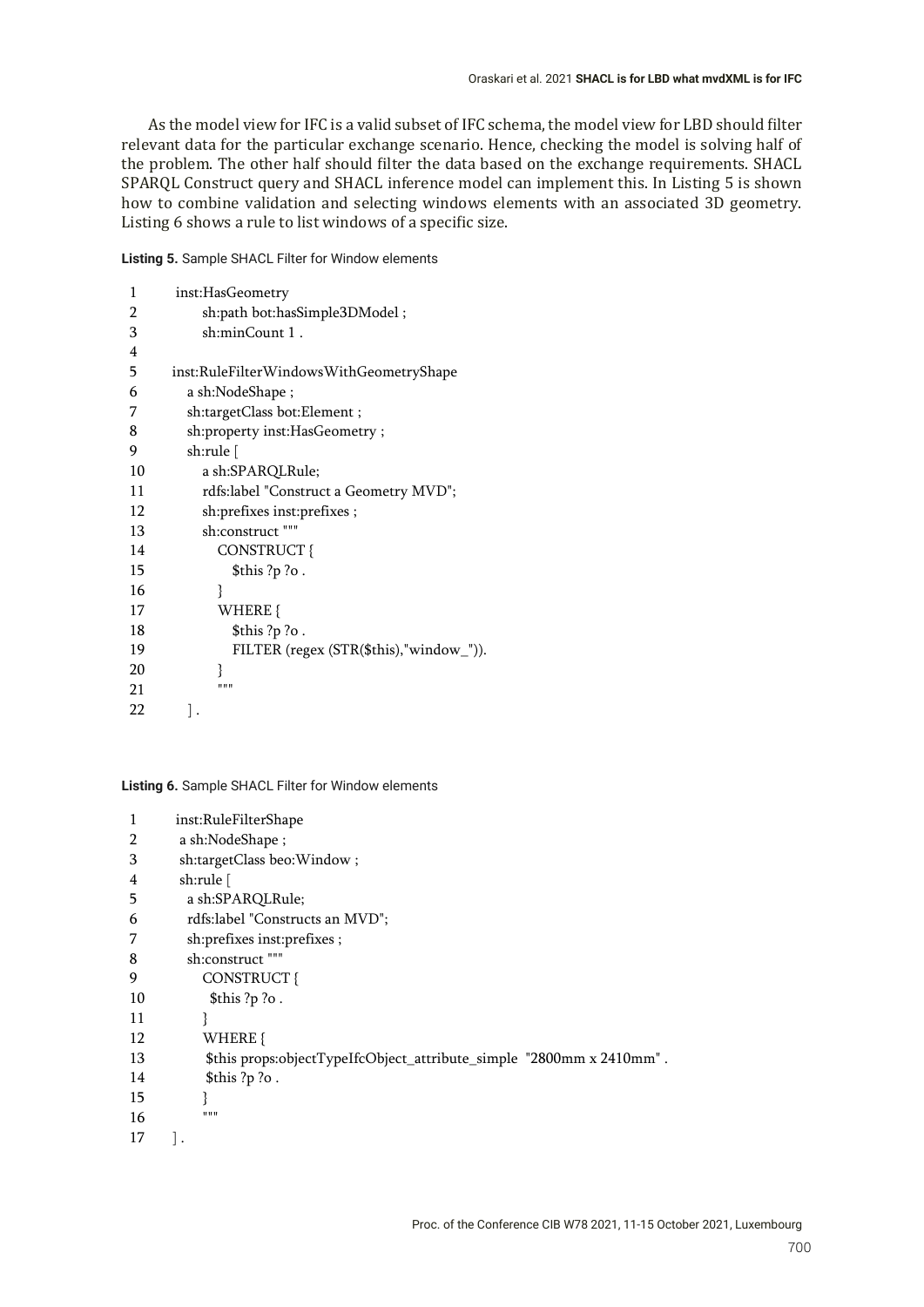SHACL SPARQL Construct query can be used to develop MVD view, but it has also limitations. While the purpose is to create a filtered list of validated triples, re-creating new triples is "counterproductive" since always, when creating something, the result should be validated. Also, the SPARQL Construct query is best suited for simple copies. A query to copy triples recursively for a validated building element is not elementary. It is recommended to use OPM level 1 (Bonduel, et al., 2018) and avoid blank nodes. Future studies will study how this can be developed further and focus on the best granularity and algorithm of the graph split separately. The principles used here are generic and well suitable for any LBD ontology.

## 5 Conclusion and Future work

In this work, we presented an exploration of unit tests that can be framed and carried out to check the conformance of Linked Building Data using SHACL. As mentioned previously, this work is part of the EU-funded BIM4Ren project. Different tools are leveraged to form workflows that can be used to improve processes in the renovation phase. Conformance tests such as those presented in this paper play an essential role in checking that the RDF data contains the necessary information for tools that would use them. Since such conformance tests can be used in any tasks that require checking RDF data, the methodology and findings from this work can be extrapolated and used for any tool that outputs RDF data.

Besides the MVD checking and filtering of the Linked Building Data model, unit tests in a converter have a role in ensuring no data loss or corruption in the translation process. So far, there have not been unit tests that focus on the ontology translation process of an LBD model. This study presents a couple of unit test methods to improve conversion quality. In this feasibility study, we have shown that unit tests can be written for the key aspects of the conversion. After this feasibility study, a more extensive analysis will be made.

In the last decade, one of the big problems in LBD domain has been to manage the vast amount of building-related data and the difficulty to separate the wheat from the chaff. This work shows that besides validation, model views can be created for LBD data using SHACL. Although the used SHACL SPARQL Construct method works, it also has limitations. Re-creating the data add a new process layer and breaks against the idea that the tool is only filtering the content, but It also opens new possibilities for further conversions and to simplify the data for the view. In future studies, we show how standard model views can be created using SHACL.

#### Acknowledgements

This research is part of the BIM4Ren project which has received funding from the European Union's Horizon H2020 research and innovation programme under grant agreement No 820773.

## References

- Beetz, J., Borrmann, A. & Weise, M., 2018. Process-based definition of model content. In: Building Information Modeling. s.l.:Springer, pp. 127-138.
- Beetz, J., Leeuwen, J. & Vries, B., 2009. IfcOWL: A case of transforming EXPRESS schemas into ontologies. AI EDAM, Volume 23, pp. 89-101.
- Bonduel, M. et al., 2018. The IFC to linked building data converter: current status. s.l., s.n., pp. 34-43.
- Bonino, D. & Corno, F., 2008. Dogont-ontology modeling for intelligent domotic environments. s.l., s.n., pp. 790-803.
- Bourreau, P. & Oraskari, J., 2021. BIM format conversion as inference-based ontology alignment. Manuscript submitted for publication. LDAC 2021, Luxenburg.
- Djuedja, T. & Flore, J., 2019. Information modelling for the development of sustainable construction (MINDOC), s.l.: s.n.

Euzenat, J., Shvaiko, P. & others, 2007. Ontology matching. s.l.:Springer.

Farias, M. T., Roxin, A. & Nicolle, C., 2015. Cobieowl, an owl ontology based on cobie standard.